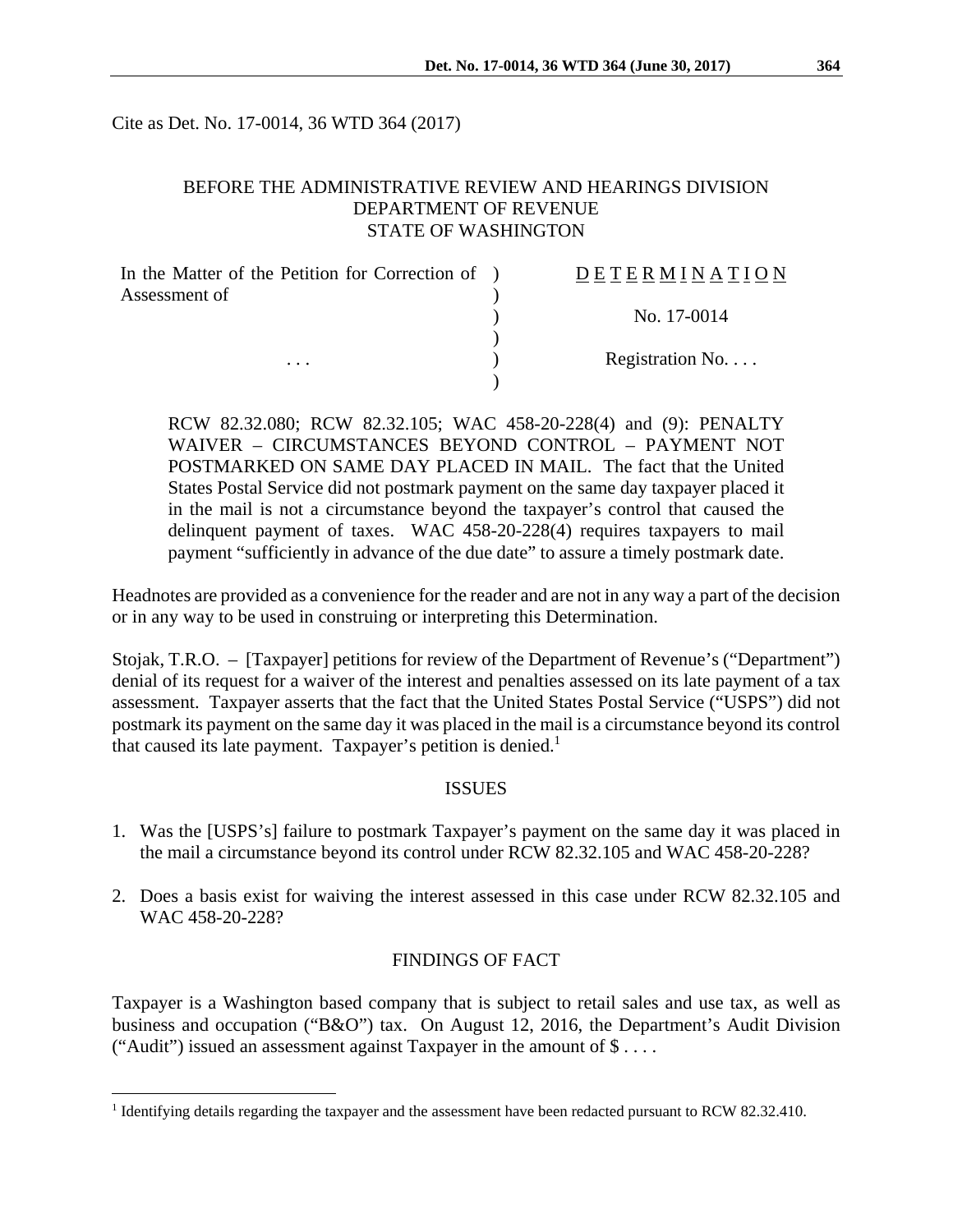This amount represented  $\$\dots$  in tax and  $\$\dots$  in interest. The due date for paying the assessment was September 12, 2016.<sup>2</sup>

On September 12, 2016, Taxpayer cut a check to the Department for the total amount included in the August 12, 2016, assessment. On the same day, Taxpayer put the check in an envelope, postmarked the envelope with its own machine, and then placed the envelope in a USPS receptacle. However, the USPS did not postmark the envelope containing Taxpayer's payment until September 14, 2016. The Department assessed Taxpayer a fifteen percent assessment penalty of  $\$\dots$  on its outstanding balance when it did not receive payment by the applicable due date.<sup>3</sup>

On September 29, 2016, Taxpayer requested a waiver of the interest and penalties assessed. [The Department's Taxpayer Account Administration Division (TAA)] reviewed the postmark date on Taxpayer's envelope and determined that the payment was untimely. On September 30, 2016, TAA sent Taxpayer a letter denying its request for a waiver of interest and penalties. Taxpayer wrote a letter to TAA dated October 3, 2016, seeking an administrative review of the denial of its request for a waiver of interest and penalties. TAA forwarded this letter to the Department's Administrative Review and Hearings Division on October 14, 2016, and it was treated as a petition for review under WAC 458-20-100.

Taxpayer contends that it timely placed its payment in the mail and the fact that the USPS did not postmark it on the same day is a circumstance beyond its control. In support of this contention, Taxpayer's October 3, 2016, letter relays an instance where one of its vendors did not receive a payment until more than three weeks after it was placed in the mail. Taxpayer relays this instance as an example of its lack of control over what happens once it places a piece of mail in a USPS receptacle.

## ANALYSIS

The Washington tax system is based largely on voluntary compliance. The Revenue Act imposes on taxpayers the responsibility to inform themselves about applicable tax laws, and accurately and timely pay taxes. Ch. 82.32A RCW.

RCW 82.32.080(7) explains when a payment is deemed received. It provides: "[a] return or remittance that is transmitted to the department by United States mail is deemed filed or received on the date shown by the post office cancellation mark stamped upon the envelope containing it." WAC 458-20-228 ("Rule 228") further explains:

The postmark date as shown by the post office cancellation mark stamped on the envelope will be considered conclusive evidence by the department in determining if a tax return or payment was timely filed or received. RCW 82.32.080. It is the responsibility of the

<sup>&</sup>lt;u>.</u> <sup>2</sup> Pursuant to RCW 82.32.050, tax, interest, and penalties included in an assessment are due "thirty days from the date" of the notice."

<sup>&</sup>lt;sup>3</sup> Pursuant to RCW 82.32.090(2), a fifteen percent penalty applies to any amount of tax that has been substantially underpaid. "Substantially underpaid' means that the taxpayer had paid less than eighty percent of the amount of tax determined by the department to be due for all of the types of taxes included in, and for the entire period of time covered by, the department's examination, and the amount of underpayment is at least one thousand dollars."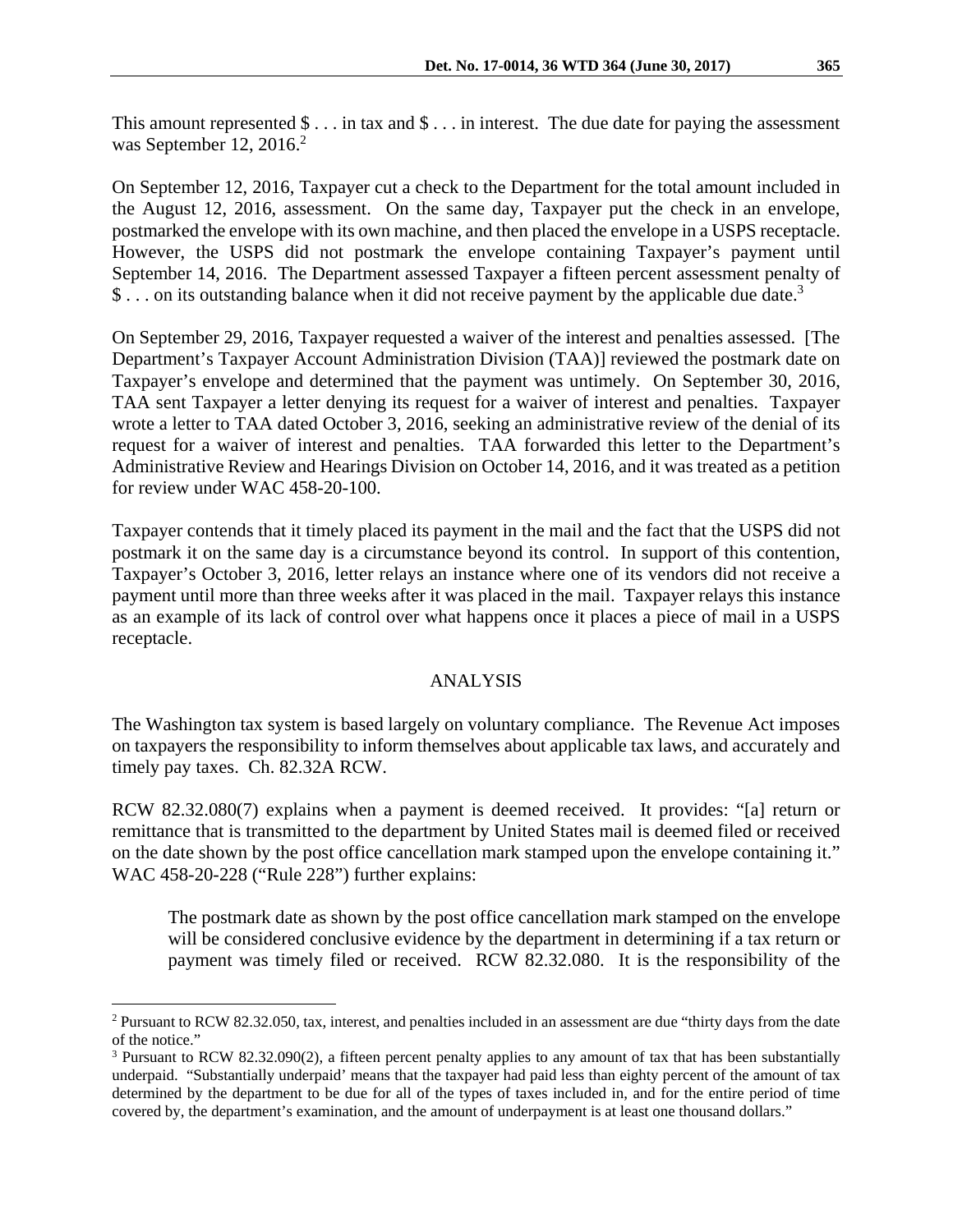taxpayer to mail the tax return or payment sufficiently in advance of the due date to assure that the postmark date is timely.

Rule 228(4)(b).

The Department must impose interest and penalties when the conditions for imposing them are present. RCW 82.32.090; Det. No. 01-193, 21 WTD 264 (2002); Det. No. 99-279, 20 WTD 149 (2001). The Department has limited authority to waive or cancel penalties. RCW 82.32.105. The Department's authority to waive the assessment penalty, under RCW 82.32.090(2), is limited to situations where the penalties arose from "circumstances beyond the control of the taxpayer."

Rule 228, the same rule that unambiguously deems a payment received on the postmark date, explains when "circumstances beyond the control of the taxpayer" are present. It states:

The circumstances beyond the control of the taxpayer must actually cause the late payment. Circumstances beyond the control of the taxpayer are generally those which are immediate, unexpected, or in the nature of an emergency. Such circumstances result in the taxpayer not having reasonable time or opportunity to obtain an extension of the due date or otherwise timely file and pay.

Rule 228(9).

 $\overline{a}$ 

The authority to waive interest is limited to two narrow circumstances: 1) where the failure to timely pay tax was the direct result of written instructions given to the taxpayer by the department; or 2) where the extension of a due date for payment of an assessment of deficiency was not at the request of the taxpayer and was for the sole convenience of the Department. RCW 82.32.105(3); WAC 458-20-228(10).

Here, Taxpayer does not dispute that its payment was untimely. Instead, Taxpayer argues that the USPS's failure to postmark its payment envelope on the same day it was placed in the mail was a circumstance beyond its control. However, Rule 228(4)(b) specifically and explicitly contemplates this scenario and states that it is the taxpayer's responsibility to place a payment in the mail sufficiently in advance of its due date to assure a timely postmark. By directing taxpayers to place payments in the mail well in advance of the due date, Rule 228(4)(b) harmonizes with Rule 228(9) which limits the scope of circumstances considered to be "beyond the control of the taxpayer" to those that are "unexpected."<sup>4</sup> As stated in Rule  $228(4)(b)$ , the fact that a payment may not be postmarked on the same day it is placed in the mail is a circumstance that should be anticipated by a taxpayer.

<sup>&</sup>lt;sup>4</sup> As discussed, Taxpayer's letter relays a past experience with the USPS where a vendor did not receive its payment until three weeks after it was placed in the mail. Taxpayer does not state how long it took USPS to postmark the lost payment. For purposes of payments provided to the Department, as long as a payment is postmarked by the due date, it is considered timely. In this way, Washington law protects a taxpayer from the circumstances described by taxpayer regarding its lost payment. If it did take three weeks for the USPS to postmark taxpayer's payment, depending on all of the relevant facts, such a delay may be more consistent with a circumstance which is outside of the control of taxpayer.